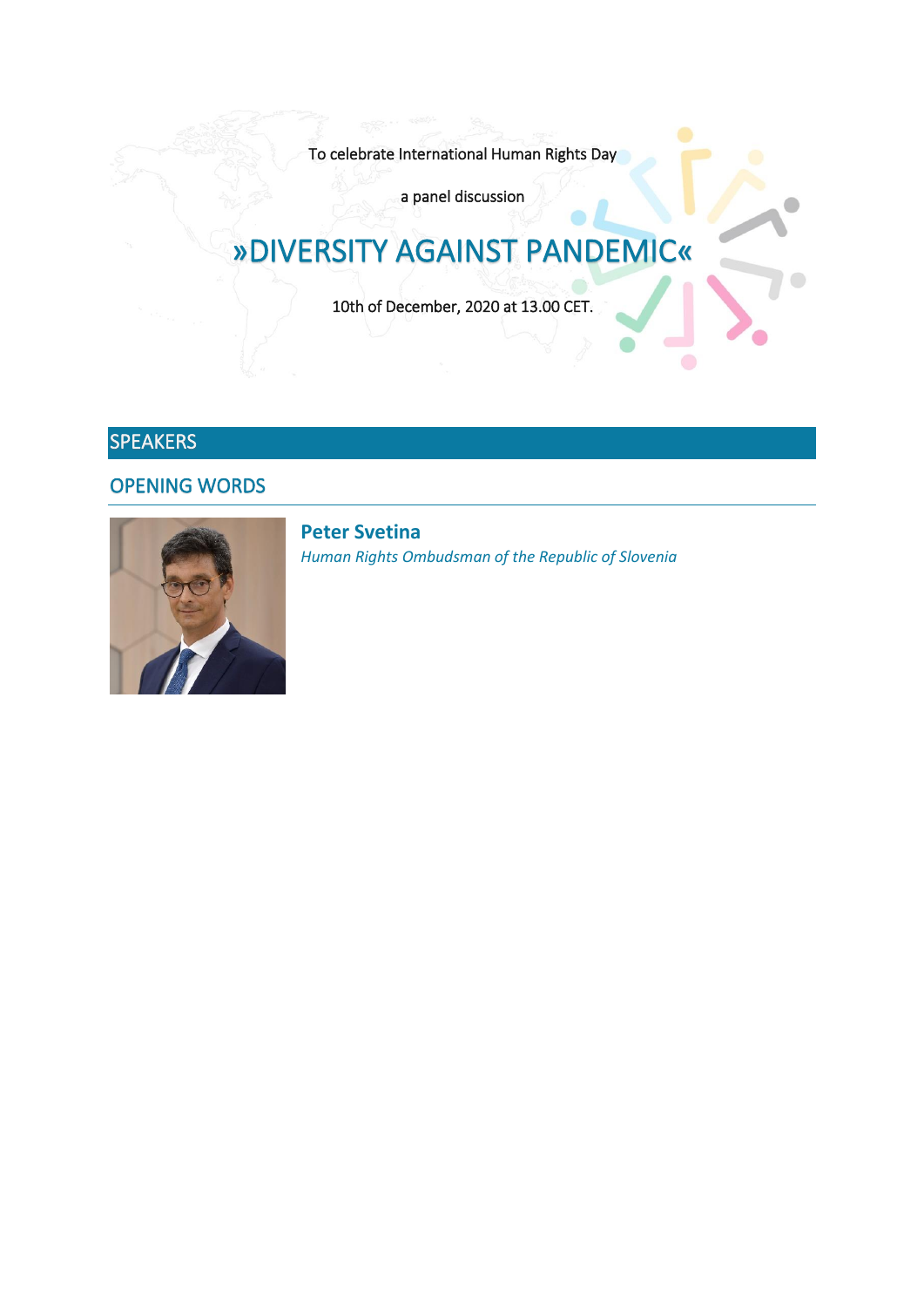## PANEL DISCUSSION



**HE Ms Tiffany Sadler** *Ambassador of the United Kingdom and Great Britain*

## **mag. Sonja Šmuc**

#### *General manager, Chamber of Commerce and Industry of Slovenia*



S svojim delom aktivno podpira razvoj managementa in voditeljstva v Sloveniji in širše. Posveča se številnim vidikom konkurenčnosti gospodarstva, predvsem trgu dela, davčnemu sistemu ter poslovni etiki. Je specialistka za ženski management. Je članica številnih domačih in mednarodnih strokovnih teles, soavtorica knjige Izvozno tveganje pod nadzorom.

Nekdanja izvršna direktorica Združenja Manager in izvršna urednica revije Manager.

*vir: GZS*

## **Saša Mrak Hendrickson**

#### *MBA, IZOR - Institute for Organizational Solutions, Washington D.C, ambassaodor of DC Slovenia*



Sasha is currently living near Washington D.C, USA. Former executive Director of Manager's Association of Slovenia, has completed MBA studies at the Cotrugli Business School in Zagreb. Her work was focused on a support for the development of Slovenian management and the economy. She has over 15 years of experience working in projects for developing people at work, managerial skills, marketing and public relations. Among other things, she was also an editor of national newpaper's topics of employment and career, co-founder and leader of a national research project of best employers of Slovenia, editor in chief of the HR&M magazine, the only professional magazine for the development of organizations and people at work in Slovenia, member of many committees for best management and HRM practices and an author of many articles in that field. In 2020 she was awarded by Women Economic Forum with a recognition of a Woman of Excellence. She is a mom of 2 month old baby girl, currently enjoying sabbatical.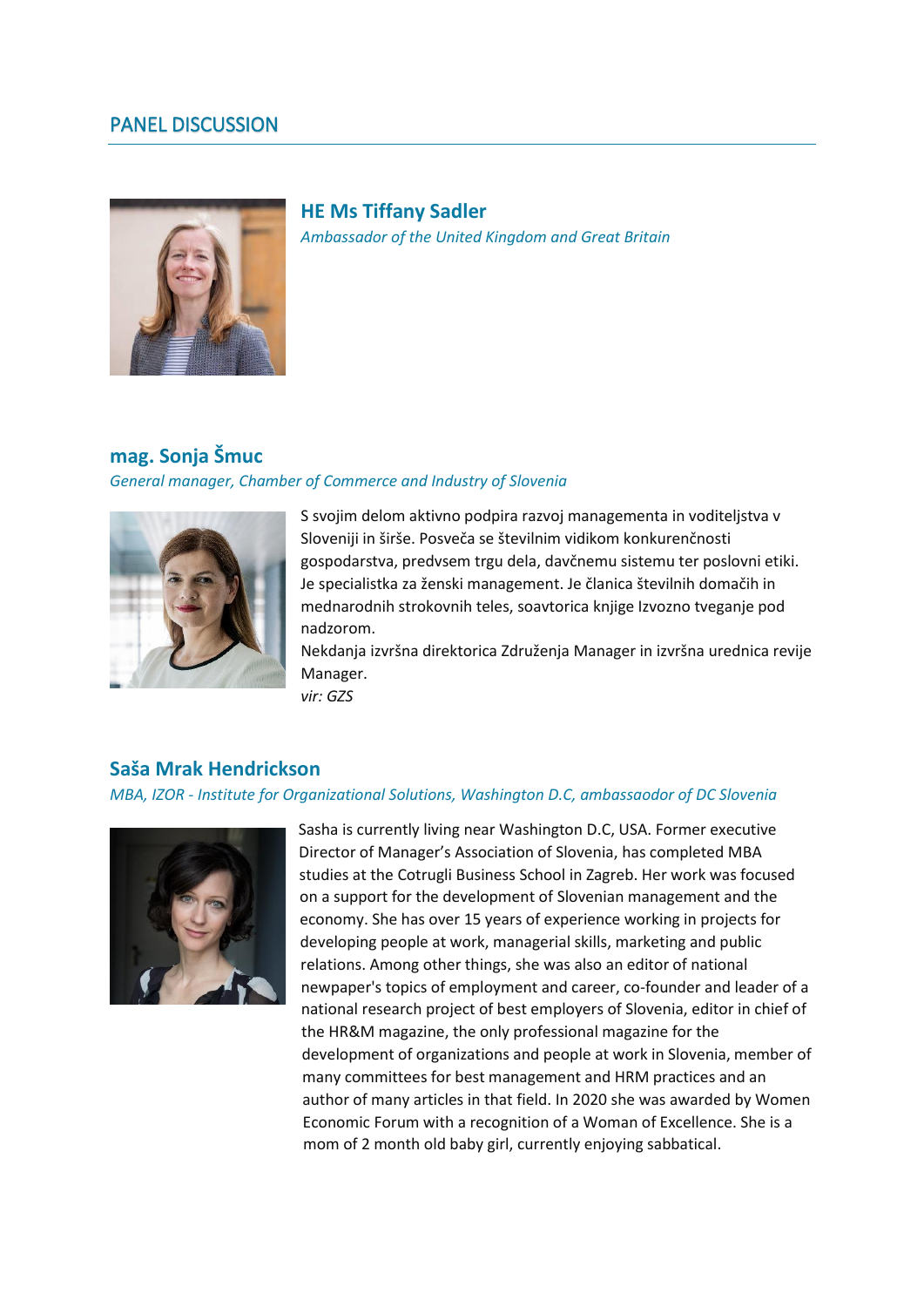### **Marzena Strzelczak**

## *CEO & President of Responsible Business Forum, Diversity Charter*



Her daily responsibilities involve the coordination of Polish Diversity Charter program and managing the RBF team, participating in shaping all of the Forum's Project and programs in a unique group of individuals, who are also excellent at working in as a team.

Expert in Communications and CSR/SD, D&I, ICC coach. Before joining RBF (in 2014) was working for ca 20 years in business. An author of many publications on various aspects of CSR/Sustainability/Diveristy. Graduate of the University of Warsaw in Polish philology and of postgraduate PR, marketing and CSR studies in ALK Warsaw, University of Geneva and Cambridge University.

Mother of adult daughter which is most challenging & rewarding relationship, can't live without friends & books, hardly without traveling which is also a new normal now.

# **Liza Shybanova** *BU HR Country Director, Coca-Cola HBC Poland*



Passionate about working with people and for people. More than 20 years of professional experience in project & change management, talent management, strategy development & execution, diversity&inclusion. Passion about sports, travelling, learning & discovering new

- My greatest success is: professional: "culture transformation", personal: family
- The most important for me is: have a strong believe that impossible is nothing
- I'm inspired by: people that has a growth mindset, going out of their comfort zone, contributing not only in their professional success but in the society

# **Katarina Matson**

*Head of Culture & Diversity at Volvo Cars*



Katarina is an experienced Human Resources and Communications leader. The drive is strong to make a difference, and with her skills in coaching, inspiring and engaging others as well as working cross-functional with teams and leaders, she is a force to reckon with. In a deeply global, connected world, she believes that it is really important that an inclusive culture and leadership continues to promote dynamic, respectful and inclusive working environments where every individual can bring their authentic selves to work – regardless of gender or nationality, background and experience.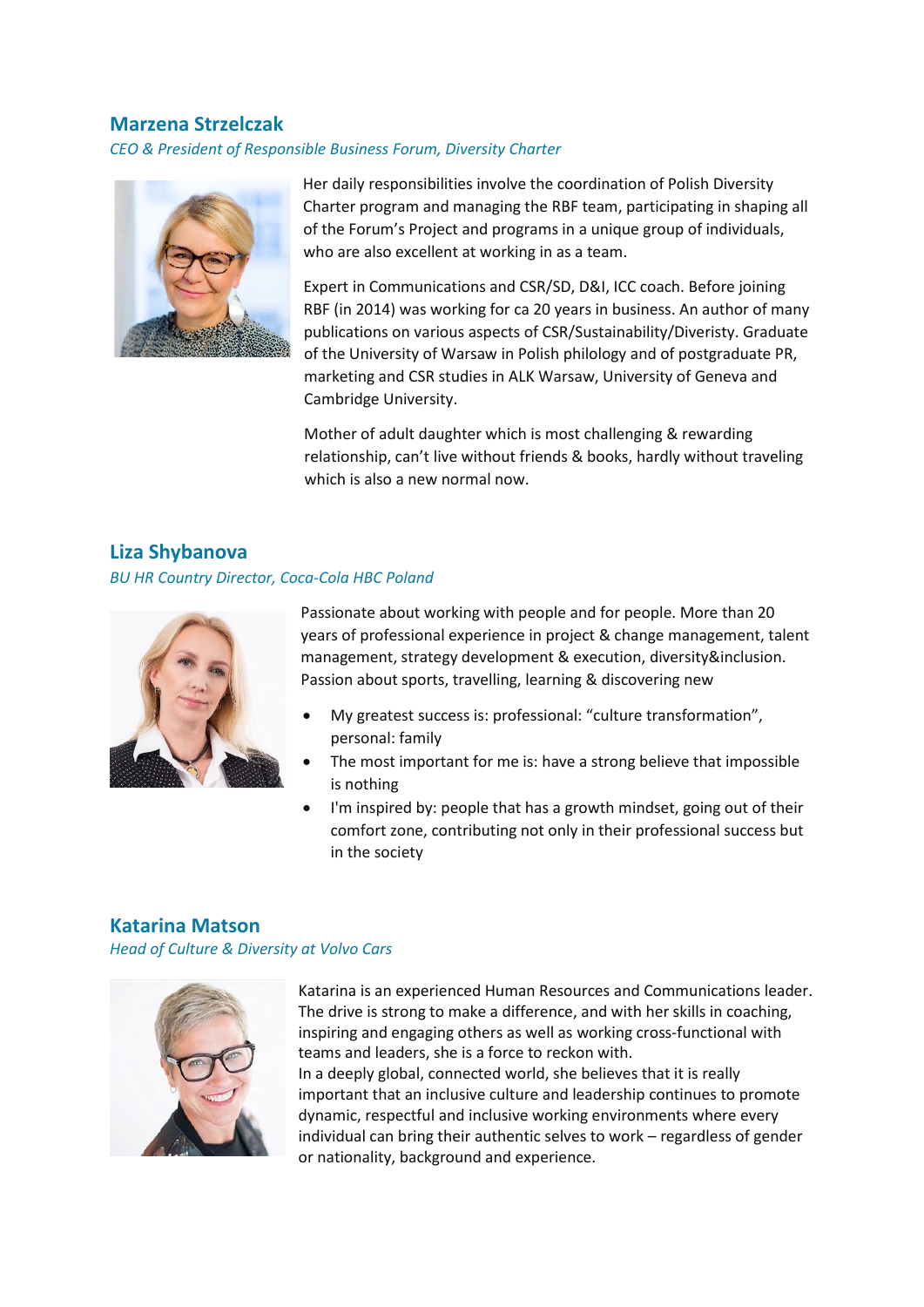## **Gabriella Wiiala**

## *Business director, Spoon, President at Diversity Charter Sweden*



Gabriella is president at Diversity Charter Sweden, which STRIVES FOR A WORLD WHERE DIFFERENT IDEAS, KNOWLEDGE, EXPERIENCES AND SKILLS COUNT FOR SOMETHING. A WORLD WHERE DIFFERENCE IS A VALUABLE RESOURCE. THIS YEAR, THE Swedish Charter celebrates thier 10th anniversary. As members they aim to contribute a Nordic perspective on diversity and take part in developing the organization's member network.

She is also a senior executive communication consultant at Spoon with more than 15 years experience from the communication industry. Spoon is a creative agency, in a branch with tough competition, where success is dependent on creativity and innovation. A diverse and including workplace creates new ways of thinking and different outlooks, which in turn drives creativity and innovation. At her current position as a business director in the award winning, global content marketing agency Spoon, she works on a strategic level with a large number of clients in many different industry fields. Her area of expertise lies in international account management and local market coordination of pan-European and global accounts.

## **Sarah Preuschoff**

#### *Head of the networks Diversity, Women in Business and Young Entrepreneurs*



*Foto: Foto Weinwurm*

She was raised in Germany and Slovakia and studied Management at the Vienna University of Economics and Business.

During her studies she specialized in Diversity and Public Management. Since 2019 she is working at the Viennese Chamber of Commerce and is responsible for three networks: Diversity, Women in Business and Young Entrepreneurs.